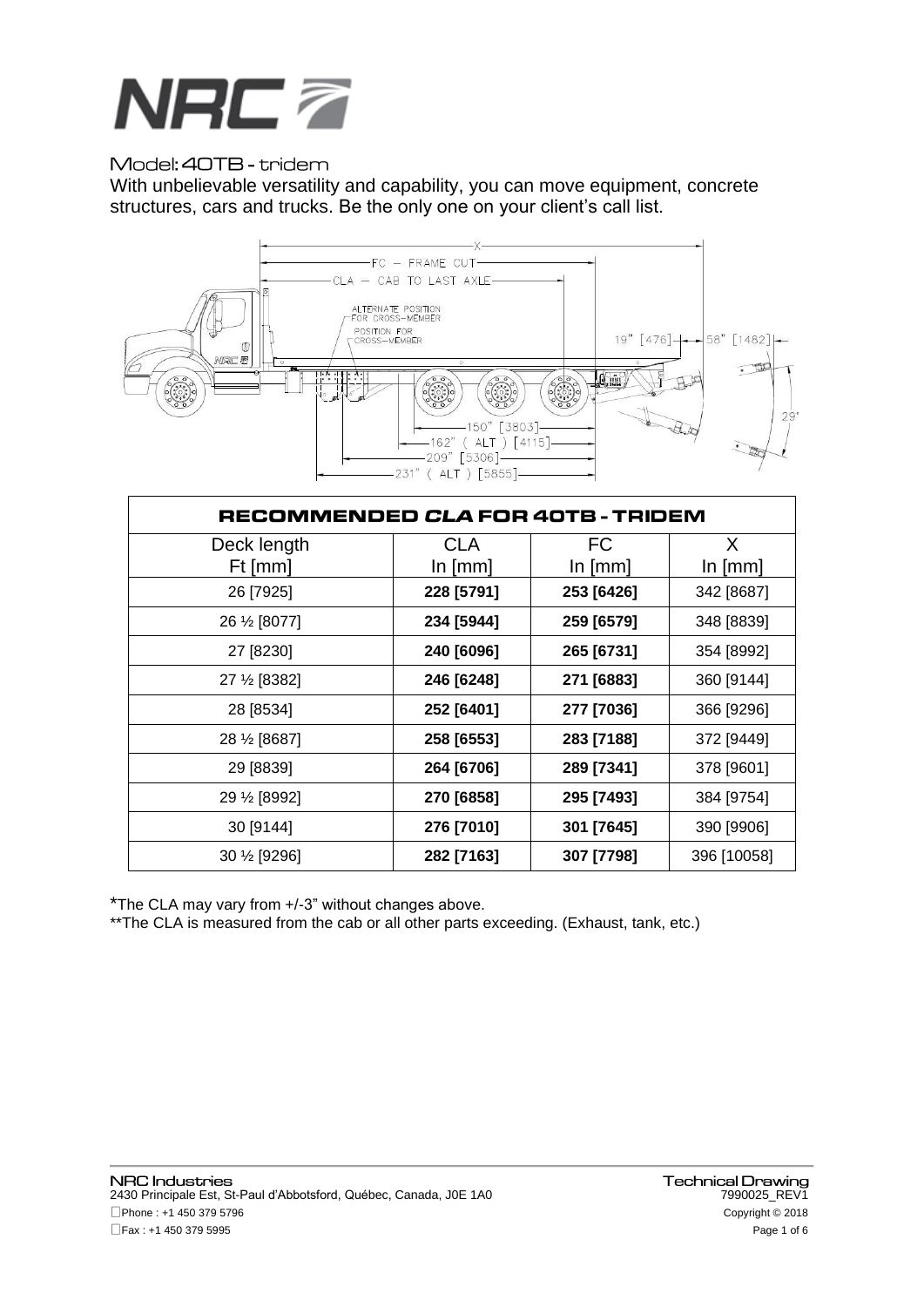

## Model: 40TB - tridem

With unbelievable versatility and capability, you can move equipment, concrete structures, cars and trucks. Be the only one on your client's call list.



| LOAD ANGLE AND CHASSIS HEIGHT FOR 40TB |              |                   |  |  |
|----------------------------------------|--------------|-------------------|--|--|
| <b>CH</b><br>In [mm]                   | LA           | $CH+Y$<br>In [mm] |  |  |
| 28 [711]                               | $11.2^\circ$ | 38.81 [986]       |  |  |
| 29 [737]                               | $11.5^\circ$ | 39.81 [1011]      |  |  |
| 30 [762]                               | $11.8^\circ$ | 40.81 [1037]      |  |  |
| 31 [787]                               | $12.1^\circ$ | 41.81 [1062]      |  |  |
| 32 [813]                               | $12.4^\circ$ | 42.81 [1087]      |  |  |
| 33 [838]                               | $12.7^\circ$ | 43.81 [1113]      |  |  |
| 34 [864]                               | $13.0^\circ$ | 44.81 [1138]      |  |  |
| 35 [889]                               | $13.3^\circ$ | 45.81 [1164]      |  |  |
| 36 [914]                               | $13.6^\circ$ | 46.81 [1189]      |  |  |
| 37 [940]                               | $13.9^\circ$ | 47.81 [1214]      |  |  |
| 38 [965]                               | $14.2^\circ$ | 48.81 [1240]      |  |  |
| 39 [991]                               | $14.5^\circ$ | 49.81 [1265]      |  |  |
| 40 [1016]                              | $14.8^\circ$ | 50.81 [1291]      |  |  |
| 41 [1041]                              | $15.0^\circ$ | 51.81 [1316]      |  |  |
| 42 [1067]                              | $15.3^\circ$ | 52.81 [1341]      |  |  |
| 43 [1092]                              | $15.6^\circ$ | 53.81 [1367]      |  |  |
| 44 [1118]                              | $15.9^\circ$ | 54.81 [1392]      |  |  |